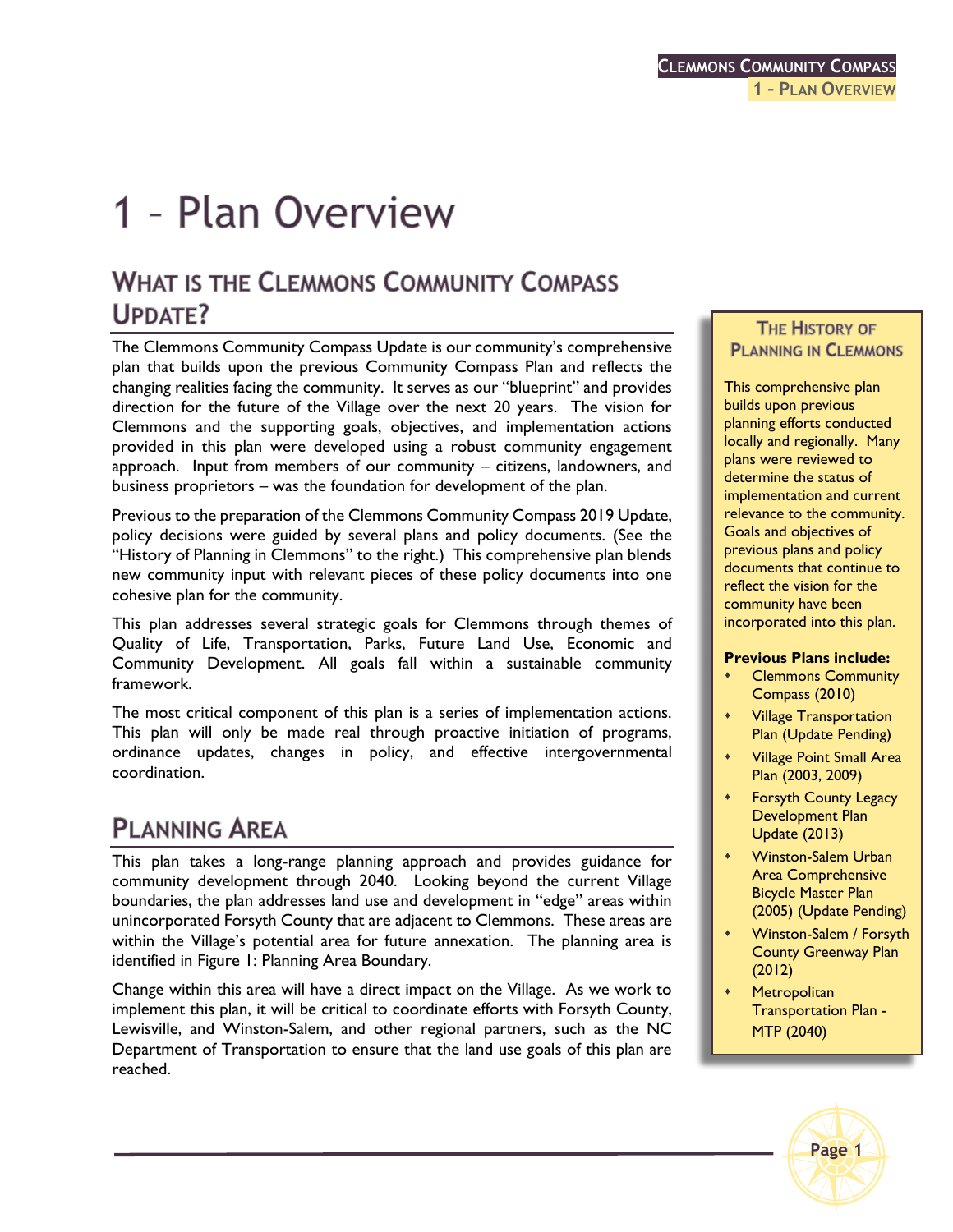

#### **Figure 1: Planning Area Boundary**

# **PLANNING PROCESS**

# Plan Leadership

The Village Council initiated the process to develop a new comprehensive plan for Clemmons in the spring of 2017 and hired the Piedmont Triad Regional Council (PTRC), a voluntary association of local governments, to assist Village staff with the development of the plan. Together PTRC and Village staff are the "Planning Team."

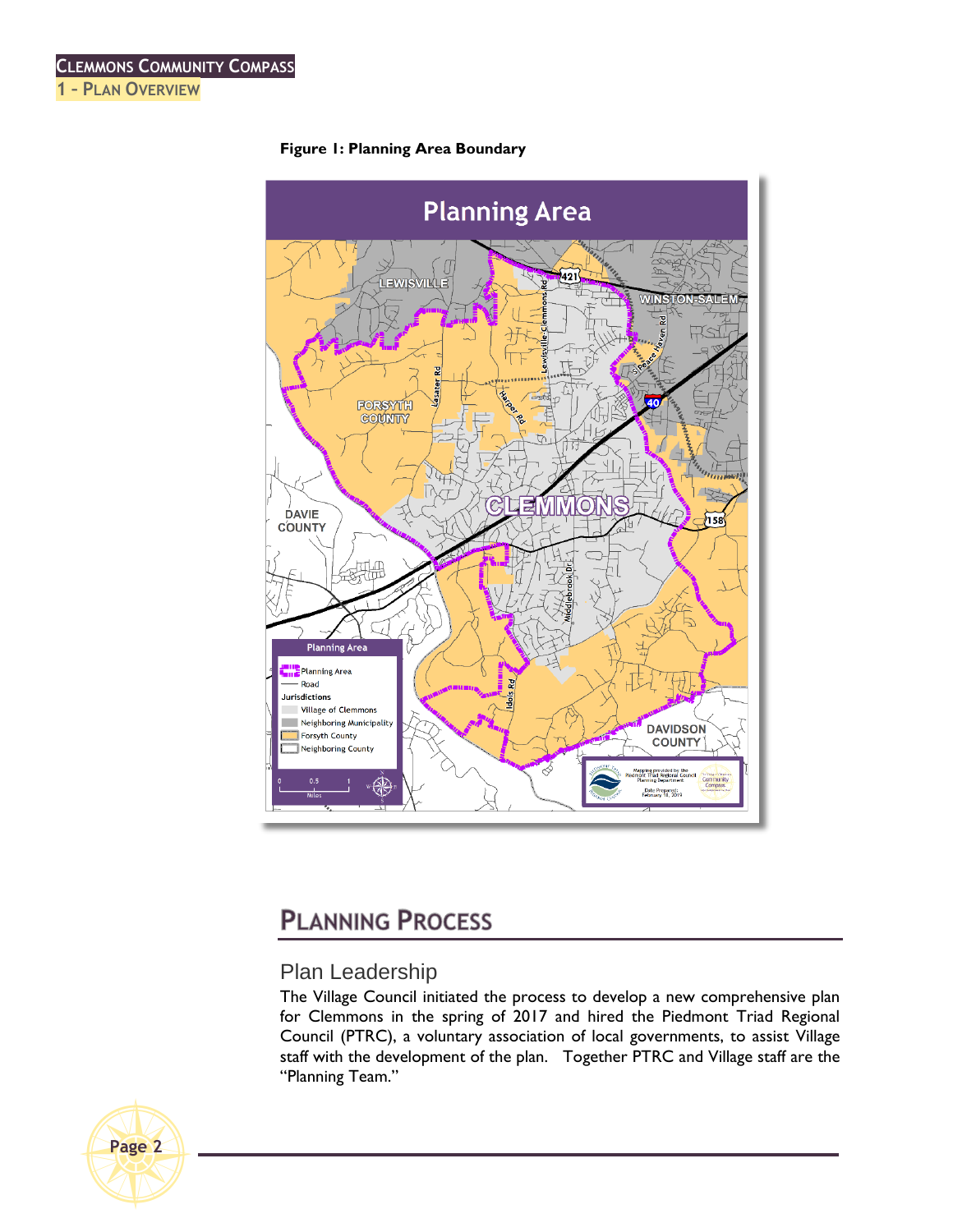The planning process involved five key phases:

- 1. Project Start-Up and Reconnaissance (April 2017 May 2017)
- 2. Existing Conditions Update (April 2017 September 2017)
- 3. Community Outreach and Input (June 2017 September 2017)
- 4. Development of Draft Plan (September 2017 June 2018)
- 5. Community Review of Plan Objectives and Recommendations (June 2018)

### Inter-jurisdictional Coordination

Liaisons from Winston-Salem/Forsyth City-County Planning and the regional transportation planning organization (Winston-Salem/Forsyth County Metropolitan Planning Organization) engaged in the planning process. These liaisons assisted the planning efforts and weighed in on policy discussions that have cross border impacts. Given the fact that City-County Planning handles development permitting and inspections for the Village and that the Village's planning area includes portions of unincorporated Forsyth County, continued inter-jurisdictional coordination is necessary to achieve success of this plan.

## Community Engagement

Throughout the course of the plan, the citizens of Clemmons were asked to provide input at planning workshops, public meetings, and polling events. This engagement gave the Planning Team meaningful input to respond to key planning questions. What new infrastructure and services do citizens want? What type of development is needed where in Clemmons? What areas of the community are in need of reinvestment and renewal? Where should a Village Center be located? What development patterns will have a positive impact on the community, both fiscally and from a quality of life standpoint?

Community engagement activities were designed to occur at the beginning, middle, and end of the planning process to provide "check-in" opportunities with the public, educate the public about progress made and new information developed, and to gain support for the initiative along the way. Key community events included:

 **Kick-Off Community Meetings** (June 2017) - Participants were presented an overview of the comprehensive planning process and engaged in small group discussions focused on one of three topics: Transportation & Parks, Future Land Use & Strategic Planning Areas or Quality of Life. These small group discussions provided community input into citizen's desires for commercial, residential and industrial development in the Village, critical transportation infrastructure and a variety of quality of life issues including parks, recreation and community events.







*Citizens of Clemmons engaged in several ways throughout the process: a community polling exercise, small group discussions and an open house to review the draft plan.* 

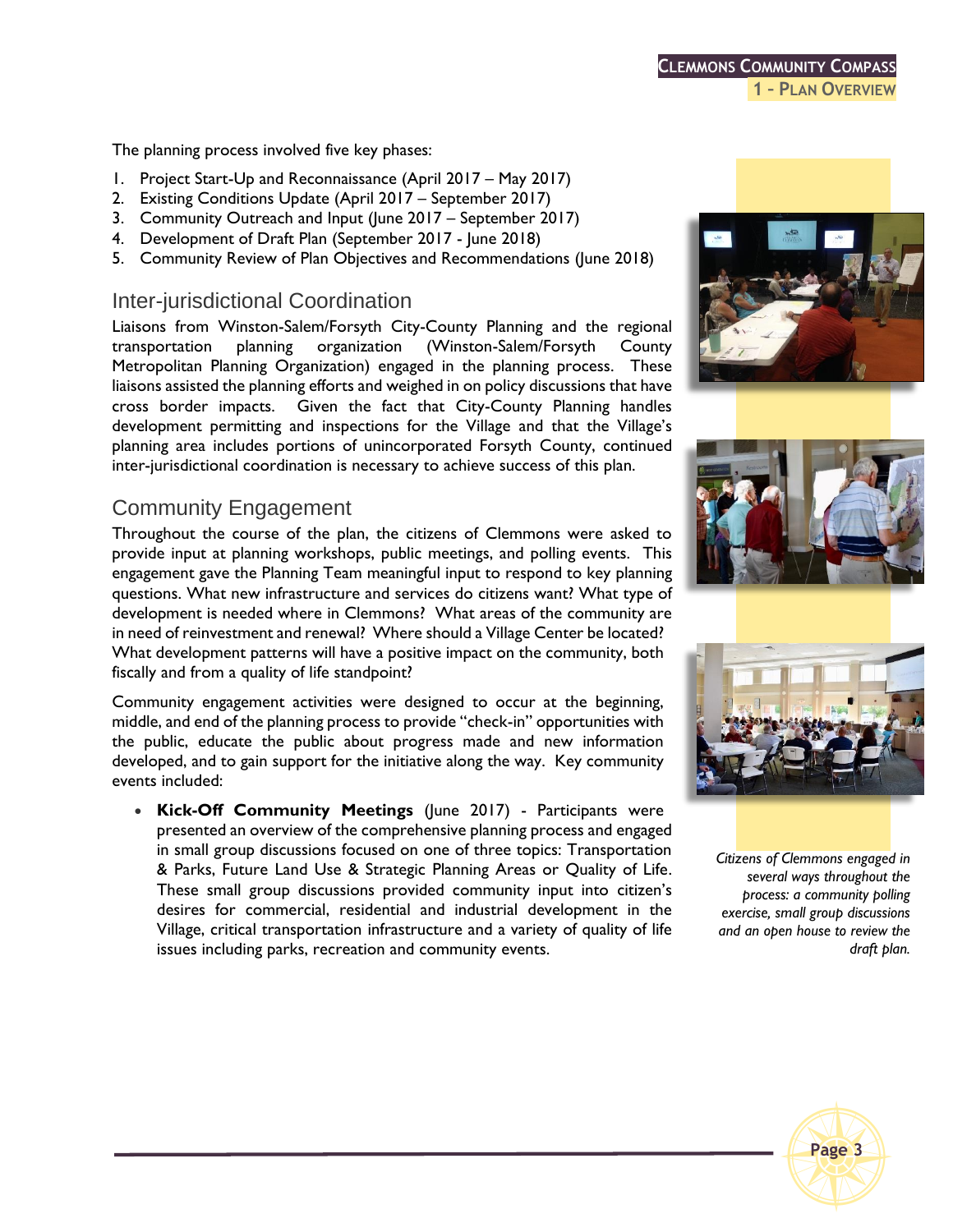**1 – PLAN OVERVIEW**

#### **KEY THEMES & PLAN FRAMEWORK**

The Plan's *Key Themes* organize the feedback provided from our citizens during the course of Plan development. The themes summarize the input used to prepare the Plan Framework – the key elements of the Plan (vision, goals, objectives, and implementation actions).

The Plan Framework starts out by setting an overarching vision for the community. This vision is further developed by setting goals to achieve by 2040, objectives for reaching those goals, and specific implementation actions to achieve objectives.





- **Online Community Survey** (June September 2017) Beginning in June 2017, citizens had the opportunity to participate in an online survey that explored many of the issues discussed at the June Community Meetings. In sum, more than 600 residents accessed the online survey and shared their thoughts on the three main topics of focus for the Comprehensive Plan Update, the results are in Appendix D.
- **Planning Board Participation** (July August 2017) The Planning Team made two public presentations to the Village Planning Board in July and August 2017. As the front line in handling many of the issues dealt with in the Comprehensive Plan, the Village Planning Board has many insights into the opportunities and challenges facing the community. These two public meetings allowed for interaction between the Planning Team and the Village Planning Board as the plan developed. Additionally, the Village Planning Board received an early overview of community input into the plan.
- **Community Meeting: Survey Results** (September 2017) The community heard the results of the online survey and gave their input into numerous questions related to the survey in September 2017. This meeting served as the final community information gathering opportunity prior to the development of the plan recommendations and gave citizens in attendance an opportunity to be heard. Seven 'Guiding Principles and Themes' were presented, which served as the foundation from which the Planning Team created the draft plan update.
- **Community Open House** (June 2018) The Plan recommendations were presented to the general public at this community open house event. An overview presentation of the Plan covering key themes, vision, goals and priority action items were provided and participants were guided through a series of stations to review Plan highlights and provide comments on recommendations, maps and other information.

As new information was developed and reports were made available for public review, these planning products were posted to the Village's website - [www.clemmons.org.](http://www.clemmons.org/)

# **CLEMMONS CHARACTER**

The Village of Clemmons' most valued characteristics include dedication to a high quality of life and prosperity, thriving business community, minimal essential taxes and a high level of citizen involvement. These key components of character are threaded through all aspects of Clemmons' decision-making processes and strategic planning initiatives.

# **KEY THEMES**

Early in the planning process, four "Planning Themes" were developed as a means of organizing the key concepts and ideas generated by the community. These themes provide the foundation for the plan's main elements: the community vision, goals, objectives, and implementation actions. The themes reflect the community's vision at a broad policy level, highlighting areas where the Village has opportunities to build on its strengths, as well as areas where a change in policy direction is needed to improve a condition that is not consistent with the vision.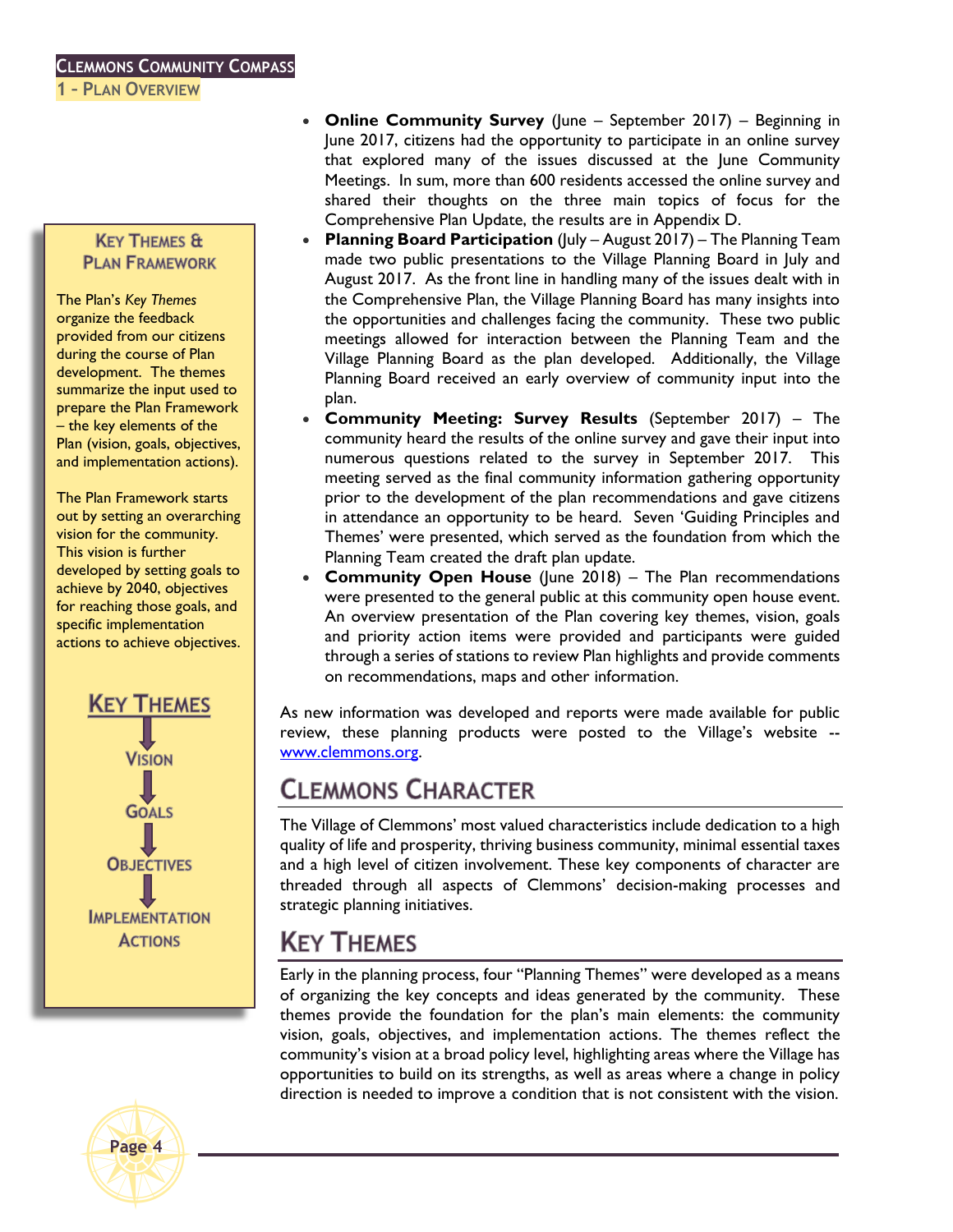**CLEMMONS COMMUNITY COMPASS 1 – PLAN OVERVIEW**

### **Theme #1: Transportation and Linear Parks**

In keeping with the foundation of the original Clemmons Community Compass Comprehensive Plan, transportation and parks continue to be major issues for the community. Clemmons should provide its residents with a variety of recreational opportunities and also make sure that transportation networks meet the needs of all citizens. As a result, this plan update seeks to continue to encourage and innovatively fund the development of a wide variety of Linear Parks as noted in the complete streets movement including sidewalks, bike planes and greenways. Transportation within the Village must also be addressed, specifically as it relates to traffic congestion, safety and connectivity. This plan seeks to provide a mechanism in which the Village can tackle transportation challenges that are being confronted along its strategic corridors. The community needs to come together to tackle current and anticipated problems related to transportation and recreation in the Village.



### **Theme #2: Future Land Use**

Clemmons Community Compass (2010) started a process in which Clemmons' sought to tackle a myriad of issues associated with the auto-dependent, single use, sprawling development patterns found throughout the Village. The community aspires to continue to utilize the framework developed under the original Community Compass Plan and create a new mold for development and redevelopment – one that activates the interconnectedness of the community by providing mixed-uses in key locations that service proximate neighborhoods and employment areas. The transportation network should be expanded to provide true multi-modal options throughout the Village. New development and redevelopment should be sustainable. It should efficiently use existing land, revitalize areas in need of reinvestment, employ green design techniques, and have a positive fiscal impact on our Village. Large employment centers, office or business park development in and around the Village should consider community impacts during planning stages.